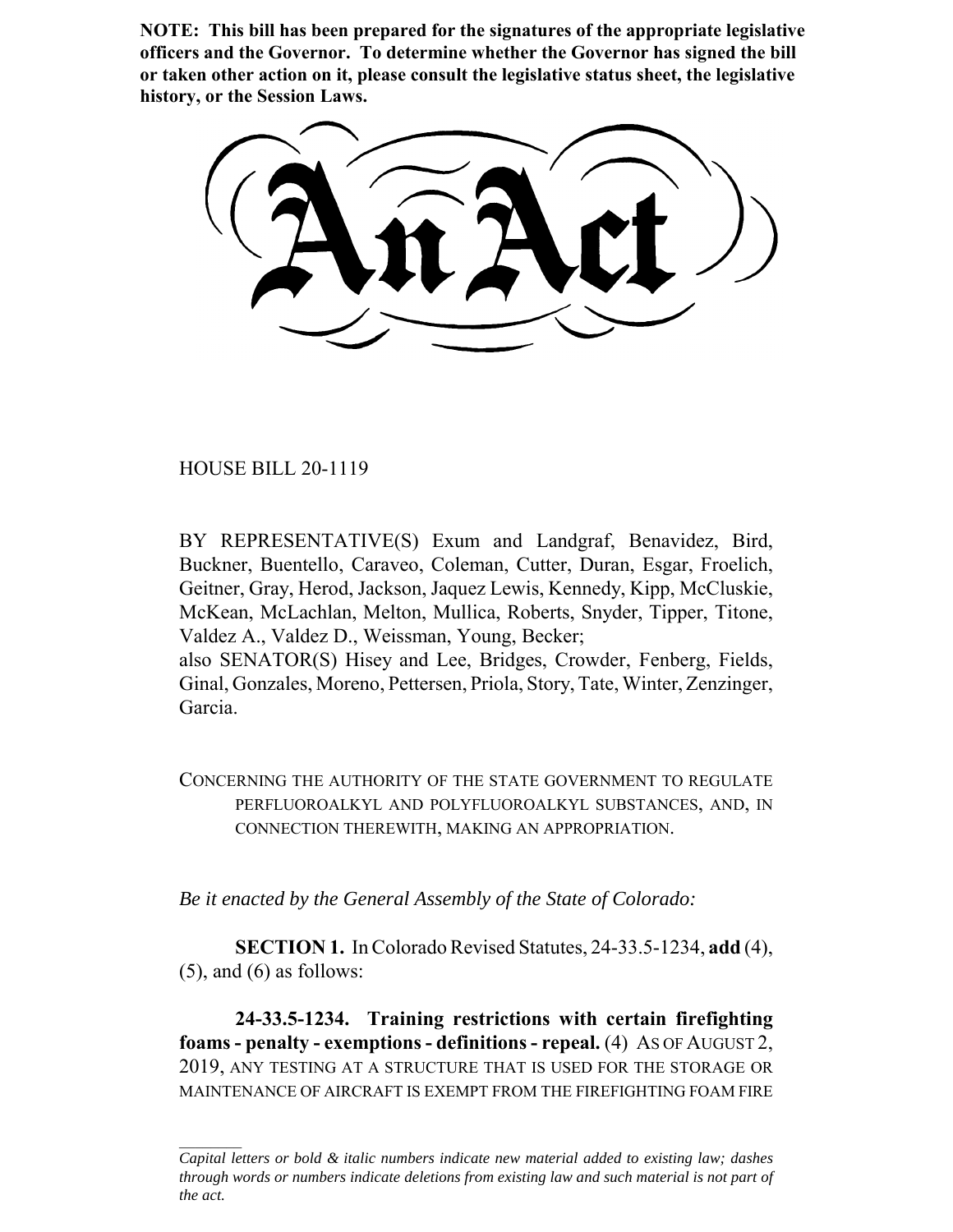SYSTEM TESTING RESTRICTIONS IN SUBSECTION (1) OF THIS SECTION, SO LONG AS:

(a) THE STRUCTURE IS LOCATED IN AN AIRPORT THAT:

(I) IS A FEDERAL AVIATION ADMINISTRATION-DESIGNATED PUBLIC-USE AIRPORT;

(II) IS WITHIN THE STATE OF COLORADO; AND

(III) HAS CONSTRUCTED CONTAINMENT SYSTEMS CAPABLE OF CAPTURING ALL DISCHARGED FIREFIGHTING FOAM FOR SUBSEQUENT DISPOSAL IN ACCORDANCE WITH APPLICABLE STATE AND FEDERAL REGULATIONS; AND

(b) THE FIREFIGHTING FOAM TESTING OCCURS:

(I) AS REQUIRED BY THE STANDARDS OF THE NATIONAL FIRE PROTECTION ASSOCIATION, AS STATED IN THE STANDARD ON AIRCRAFT HANGARS NFPA 409, 2016 EDITION, REVISED 2011, AS AMENDED;

(II) AS REFERENCED IN THE APPLICABLE BUILDING CODES;

(III) AS REQUIRED BY INSURANCE CARRIERS;

(IV) IN ACCORDANCE WITH MANUFACTURER RECOMMENDATIONS FOR THE MAINTENANCE OF FIREFIGHTING FOAM SYSTEMS; AND

(V) IN ACCORDANCE WITH THE RULES FOR THE CAPTURE AND DISPOSAL OF PERFLUOROALKYL AND POLYFLUOROALKYL SUBSTANCES PROMULGATED BY THE SOLID AND HAZARDOUS WASTE COMMISSION UNDER SECTION 25-15-302 (3.2), TO THE EXTENT THAT THE COMMISSION HAS PROMULGATED SUCH RULES.

(5) ANY PERSON OR FIRE DEPARTMENT WHO POSSESSES A CERTIFICATE OF REGISTRATION ISSUED IN ACCORDANCE WITH SECTION 25-15-302 (3.2) IS EXEMPT FROM THE FIREFIGHTING FOAM TESTING RESTRICTIONS IN SUBSECTION (1) OF THIS SECTION.

(6) SUBSECTIONS (4) AND (5) OF THIS SECTION ARE REPEALED,

PAGE 2-HOUSE BILL 20-1119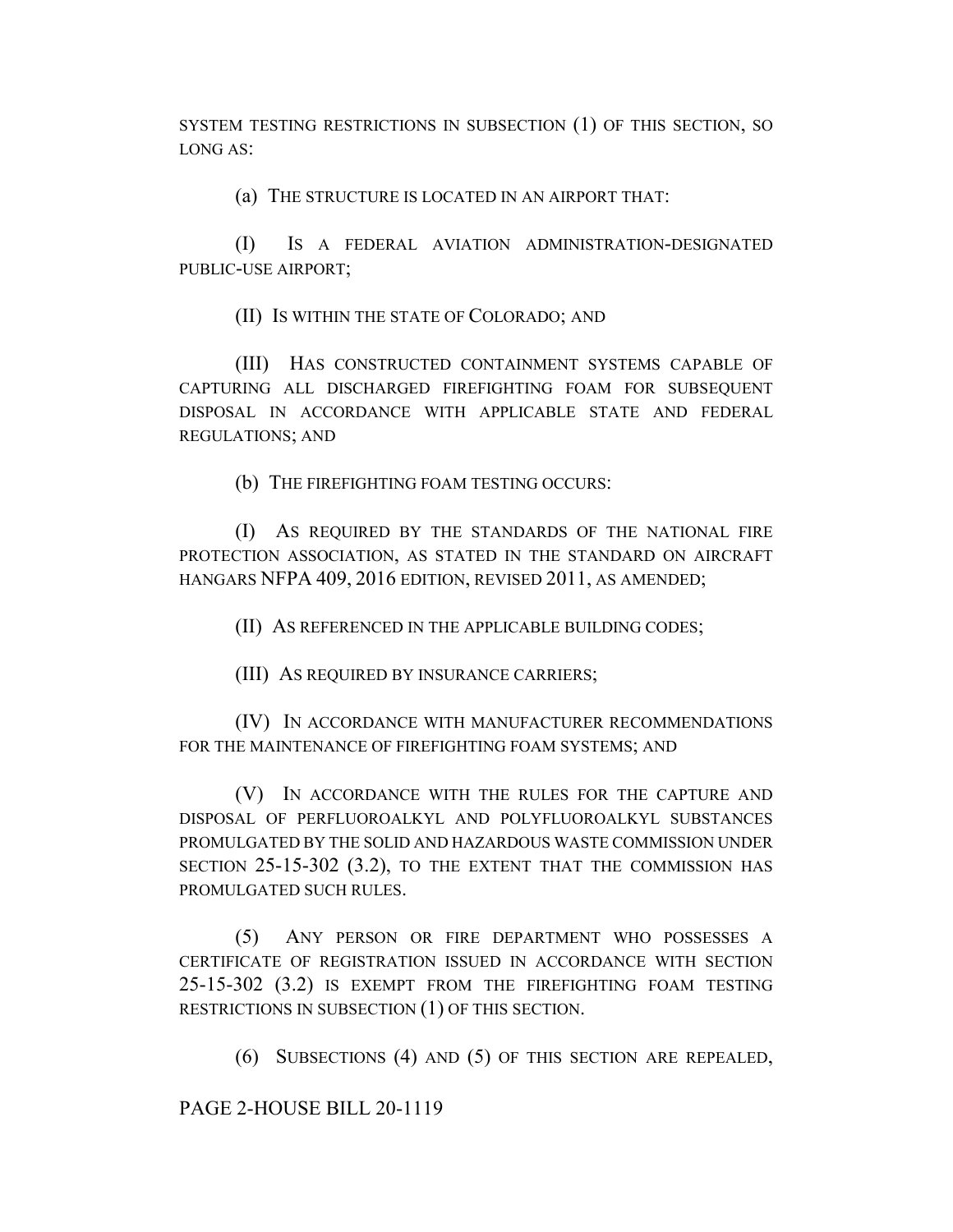EFFECTIVE JANUARY 1, 2023.

**SECTION 2.** In Colorado Revised Statutes, 25-15-302, **add** (3.2) as follows:

**25-15-302. Solid and hazardous waste commission - creation membership - rules - fees - administration - definition.** (3.2) (a) THE COMMISSION SHALL PROMULGATE RULES ESTABLISHING A CERTIFICATE OF REGISTRATION FOR ANY FACILITY, FIRE DEPARTMENT, OR LESSEE SUBJECT TO FEDERAL RULES AND REGULATIONS THAT USES OR STORES PERFLUOROALKYL AND POLYFLUOROALKYL SUBSTANCES IN ITS OPERATIONS, ESTABLISHING STANDARDS FOR THE CAPTURE AND DISPOSAL OF PERFLUOROALKYL AND POLYFLUOROALKYL SUBSTANCES, AND SETTING PENALTIES FOR NOT OBTAINING SUCH A CERTIFICATE OF REGISTRATION OR FOLLOWING SUCH STANDARDS FOR THE CAPTURE AND DISPOSAL OF PERFLUOROALKYL AND POLYFLUOROALKYL SUBSTANCES. THE COMMISSION SHALL TAKE INTO ACCOUNT COSTS, TECHNOLOGICAL FEASIBILITY, AND THE POSSIBILITY OF EMERGENCY SITUATIONS FOR ANY RULES IT PROMULGATES.

(b) ANY FACILITY, FIRE DEPARTMENT, OR LESSEE SUBJECT TO FEDERAL RULES AND REGULATIONS THAT USES OR STORES PERFLUOROALKYL AND POLYFLUOROALKYL SUBSTANCES IN ITS OPERATIONS MUST OBTAIN THE CERTIFICATE OF REGISTRATION CREATED UNDER SUBSECTION (3.2)(a) OF THIS SECTION EITHER BEFORE JUNE 1, 2021, OR SIX MONTHS AFTER IT FIRST OBTAINS PERFLUOROALKYL AND POLYFLUOROALKYL SUBSTANCES, WHICHEVER IS LATER.

(c) IN ORDER TO OBTAIN THE CERTIFICATE OF REGISTRATION CREATED UNDER SUBSECTION  $(3.2)(a)$  OF THIS SECTION, A FACILITY, FIRE DEPARTMENT, OR LESSEE SUBJECT TO FEDERAL RULES AND REGULATIONS MUST PROVE THAT IT FOLLOWS THE STANDARDS FOR THE CAPTURE AND DISPOSAL OF PERFLUOROALKYL AND POLYFLUOROALKYL SUBSTANCES CREATED UNDER SUBSECTION  $(3.2)(a)$  OF THIS SECTION.

(d) NO FACILITY, FIRE DEPARTMENT, OR LESSEE SUBJECT TO FEDERAL RULES AND REGULATIONS THAT USES OR STORES PERFLUOROALKYL AND POLYFLUOROALKYL SUBSTANCES IN ITS OPERATIONS SHALL BE SUBJECT TO ANY PENALTIES UNDER THIS SECTION FOR NOT OBTAINING A CERTIFICATE OF REGISTRATION UNLESS THERE HAS BEEN A SUFFICIENT OPPORTUNITY TO APPLY FOR AND RECEIVE A CERTIFICATE OF REGISTRATION.

## PAGE 3-HOUSE BILL 20-1119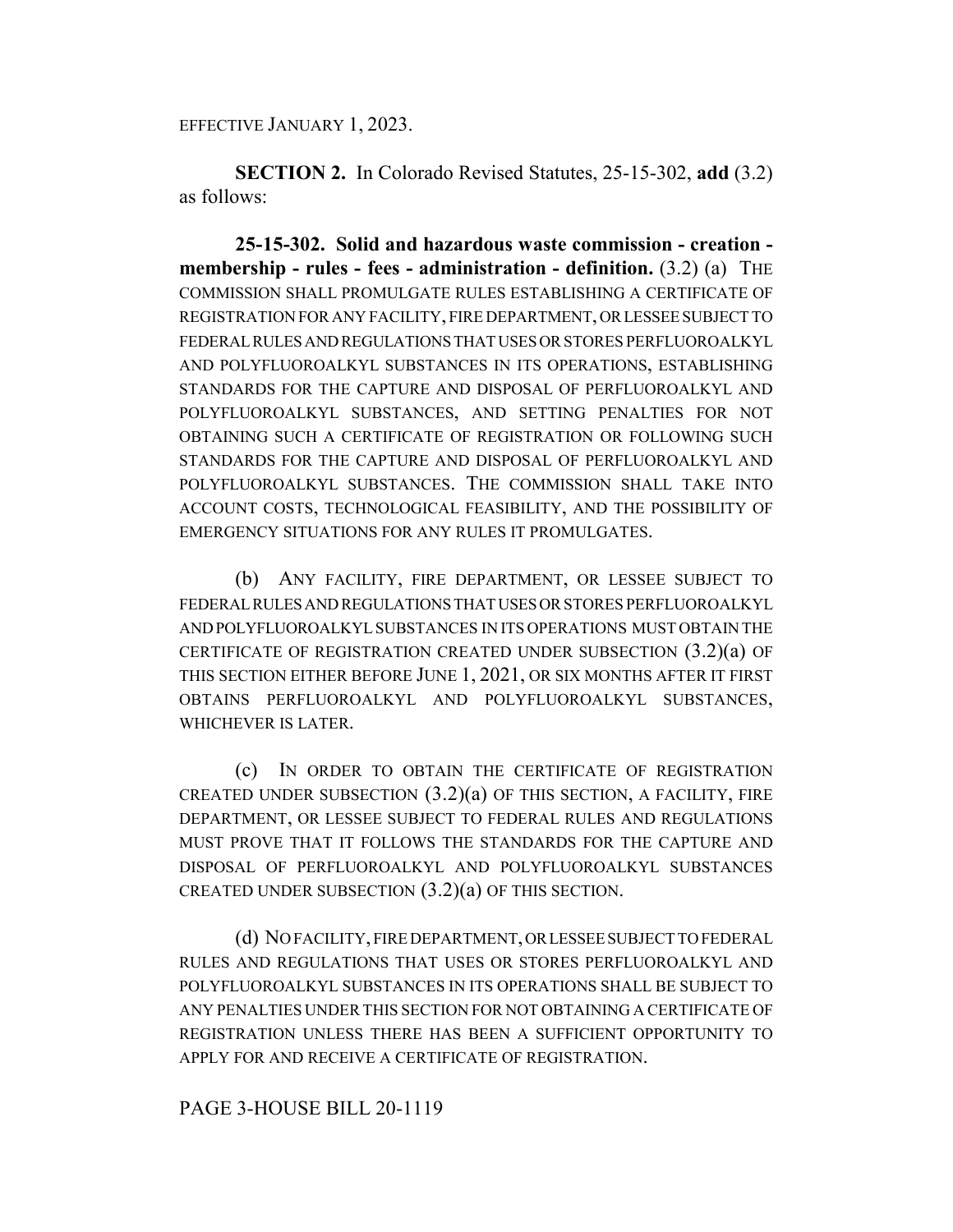(e) AS USED IN THIS SECTION, UNLESS THE CONTEXT OTHERWISE REQUIRES:

(I) "PERFLUOROALKYL AND POLYFLUOROALKYL SUBSTANCES" MEANS CLASS B FIREFIGHTING FOAM, AS DEFINED IN SECTION 25-5-1302(2), THAT CONTAIN A CLASS OF FLUORINATED ORGANIC CHEMICALS CONTAINING AT LEAST ONE FULLY FLUORINATED CARBON ATOM.

(II) "USES OR STORES" MEANS ACTUAL AND INTENTIONAL OWNERSHIP OR CONTROL OF PERFLUOROALKYL AND POLYFLUOROALKYL SUBSTANCES. "USES OR STORES" DOES NOT MEAN THE INTERCEPTION OR ACCUMULATION OF PERFLUOROALKYL AND POLYFLUOROALKYL SUBSTANCES IN WATER TREATMENT FACILITIES AND DOMESTIC WASTEWATER FACILITIES.

**SECTION 3.** In Colorado Revised Statutes, **add** 25-5-1309 as follows:

**25-5-1309. Restriction on the use of certain firefighting foam at certain airports - definitions.** (1) BEGINNING JANUARY 1, 2023, THE USE OF CLASS B FIREFIGHTING FOAM THAT CONTAINS INTENTIONALLY ADDED PERFLUOROALKYL AND POLYFLUOROALKYL SUBSTANCES SHALL BE PROHIBITED AT STRUCTURES USED FOR THE STORAGE OR MAINTENANCE OF AIRCRAFT WHERE THE STRUCTURE IS LOCATED IN AN AIRPORT THAT:

(a) IS A FEDERAL AVIATION ADMINISTRATION-DESIGNATED PUBLIC-USE AIRPORT; AND

(b) IS WITHIN THE STATE OF COLORADO.

(2) AS USED IN THIS SECTION, "CLASS B FIREFIGHTING FOAM" AND "PERFLUOROALKYL AND POLYFLUOROALKYL SUBSTANCES" HAVE THE SAME MEANING AS THEY ARE DEFINED IN SECTION 25-5-1302.

**SECTION 4. Appropriation.** For the 2020-21 state fiscal year, \$43,836 is appropriated to the department of public health and environment for use by the hazardous materials and waste management division. This appropriation is from the hazardous waste service fund created in section 25-15-304, C.R.S., and is based on an assumption that the division will require an additional 0.5 FTE. To implement this act, the division may use this appropriation for administration program costs.

PAGE 4-HOUSE BILL 20-1119